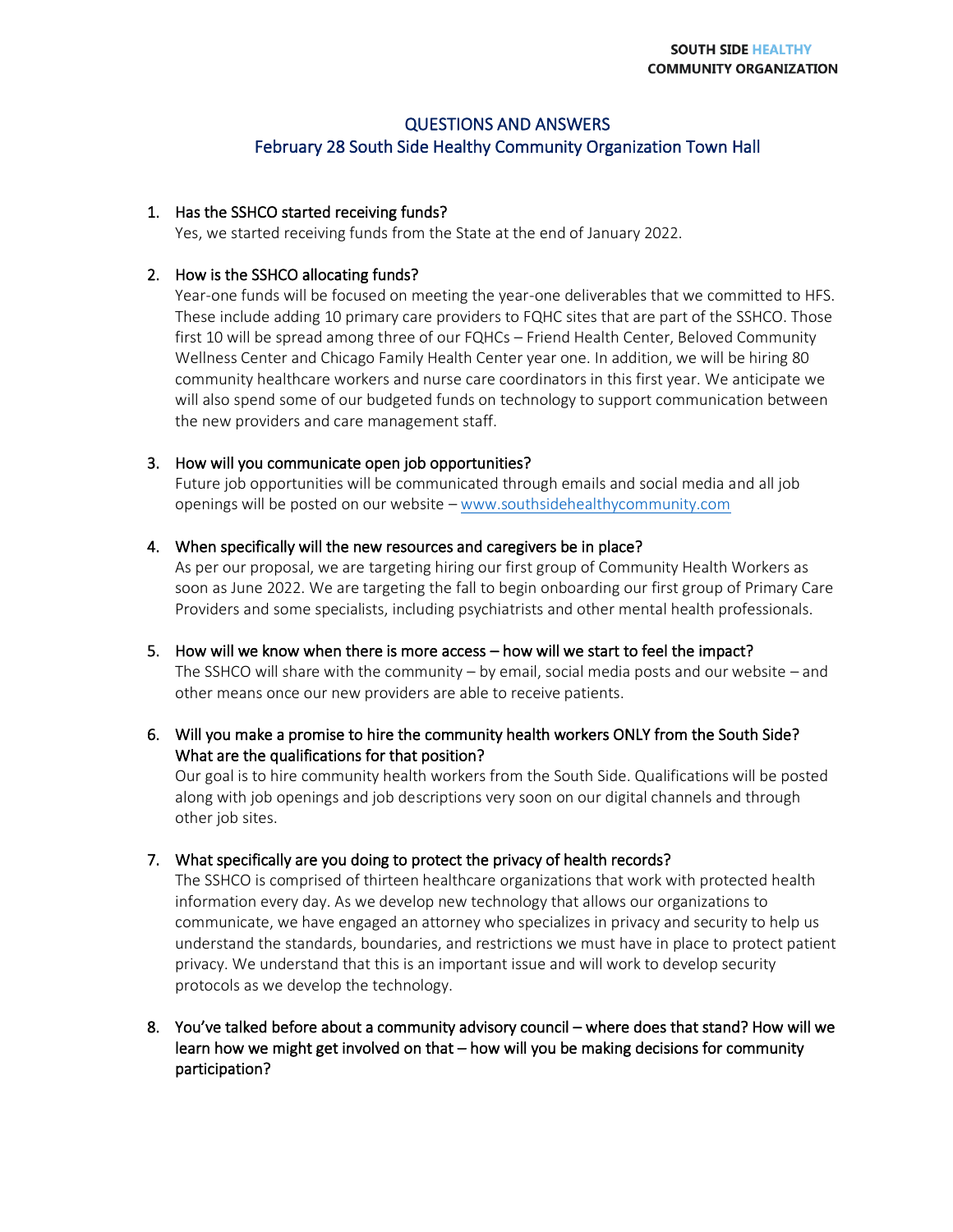Thank you for being patient with us. We believe it's best to hire a CEO and then form the community advisory council. As soon as we are ready to form it, we will send out a communication via our website and e-mail list.

9. Will residents from the neighborhood be trained for CHW (Community Health Worker) positions? Or, will this require people to already be trained?

We are going to hire both experienced and first-time CHWs. For individuals who are not trained, we will provide training. All new hires will receive training on the SSHCO's model of care, in addition to our policies, practices and procedures.

10. What is the geographic area that you are working with? What other community -based organizations and/or faith-based organizations are you working with to target families in need; particularly to ensure their social service needs are being met?

The SSHCO's service area has about 400,000 residents. Our reach is as far west as Holy Cross, as far east as South Shore, north to about  $26<sup>th</sup>$  street and south to the city limits. We have been building a list of community-based organizations that are interested in being a referral partner, but that list is by no means exhaustive. If you know of a faith based or community-based organization that is still interested in becoming a referral partner, go to our website and submit their information. This will help us to have a strong resource at the time that we are ready to start implementing the plan.

11. If an organization completed the RFI (request for information) when will we hear back about progress?

Our initial process to find organizations that are interested in partnering with us was to put out a survey or RFI. We completed that first wave in February. That provided us with insight into the type of services community-based organizations (CBOs) are offering and how we can partner to improve on our care model and the resources available to our patients. We sent a note to all who participated and will release a more detailed Request for Proposals down the road as we are ready to tackle specific needs.

#### 12. How will this collaborative ensure fair worker wage for Community Health Workers?

Fair worker wages are extremely important to this collaborative. The SSHCO will ensure that wages are at fair market value for all positions hired. Our collaborative partners have hiring expertise in specific areas and knowledge of fair, competitive wages for a given role.

# 13. Are there any SSHCO volunteer opportunities now for faith-based organizations to be potentially involved in, and assist where there's a greatest need?

If your organization is interested in getting involved through volunteer efforts or otherwise, please go to our website and click on the contact page for a contact form, email address or phone number you can use so that we can capture this information. We are maintaining a log of these types of resources so that they are on-hand and available for us to use as soon as our infrastructure is ready to start addressing specific needs

#### 14. Will behavioral health be expanded as well for the community?

These services are in fact among our first priorities. We are developing a plan to hire 50 new behavioral health workers which include psychiatrists, psychiatric nurses, licensed social workers and other licensed professionals trained in behavioral health.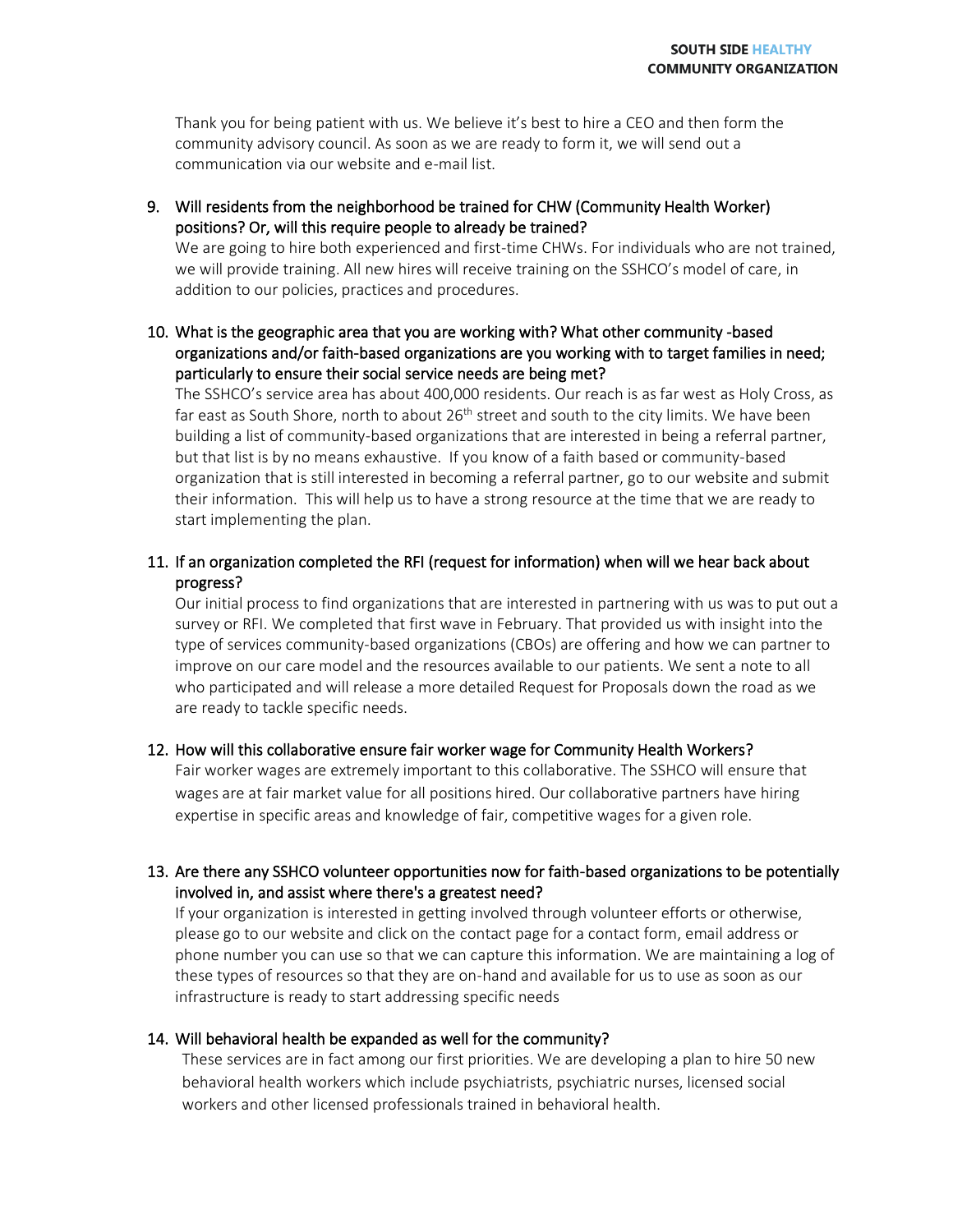- 15. Will Licensed Clinical Professional Counselors be hired to assist with behavioral health? Absolutely. This is the part of the group of behavioral health providers that we are beginning to recruit now.
- 16. Will there be an opportunity to open up more inpatient behavioral health sites and residential facilities for our community members or is this out of scope for the SSHCO?

The funding we received from the State of Illinois' Department of Healthcare and Family Services for the South Side Healthy Community Organization will not be used to open more inpatient behavioral health sites or beds within our collaborative sites. However, some of our members may choose to increase behavioral health access outside of the SSHCO in which case they would continue to be a valuable resource to our partner organizations.

17. Is there any room to work with other community health partners to meet the needs of behavioral health needs which is vast on the South Side with very limited resources? The SSHCO released a survey, or Request for Information (RFI) to all types of community-based organizations including behavioral health providers. This helped us to assess interested partners who may be connected to the SSHCO as referral partners for behavioral health care that is needed above and beyond what the SSHCO can provide.

18. The SSHCO noted in its application an estimated perinatal workforce shortage of at least 60 CFEs in this region. How many midwives does SSHCO plan to hire and what does that timeline look like?

The SSHCO will deploy 10 providers in year one, some of whom will be devoted to Obstetric (or OB) care. We anticipate hiring these roles by the Fall of 2022. The need for midwifery services, specifically, is still being reviewed. Midwives are able to care for some of the least complex pregnant patients, whereas Obstetricians can cover a wider range – so we will be assessing the needs of our patient population in order to provide the right levels of care at the right place and time.

19. So when the various healthcare providers are hired they will be working at the various organizations?

That is correct. Providers hired through our model will be placed across all of the 13 collaborative member sites on the South Side of Chicago.

20. Will you be hiring licensed social workers as well for the CHW role?

Yes, we will be hiring licensed social workers. They will all function within the space of care coordination. All healthcare professionals will work together to provide care coordination for the patients.

# 21. Will you open up the opportunity to be a board member?

The SSHCO Board of Directors Bylaws state that the Board will include individuals from the 13 Incorporating Member sites, plus three Community-Based Board members, and the Chief Executive Officer (to be hired). The Community-Based Board Members will serve an initial term of two years. After such time, the Community Advisory Council (to be formed once our CEO is hired) will have the opportunity to nominate or re-elect three candidates to serve in this role. The next round of Community-Based Board members will serve a term of three years.